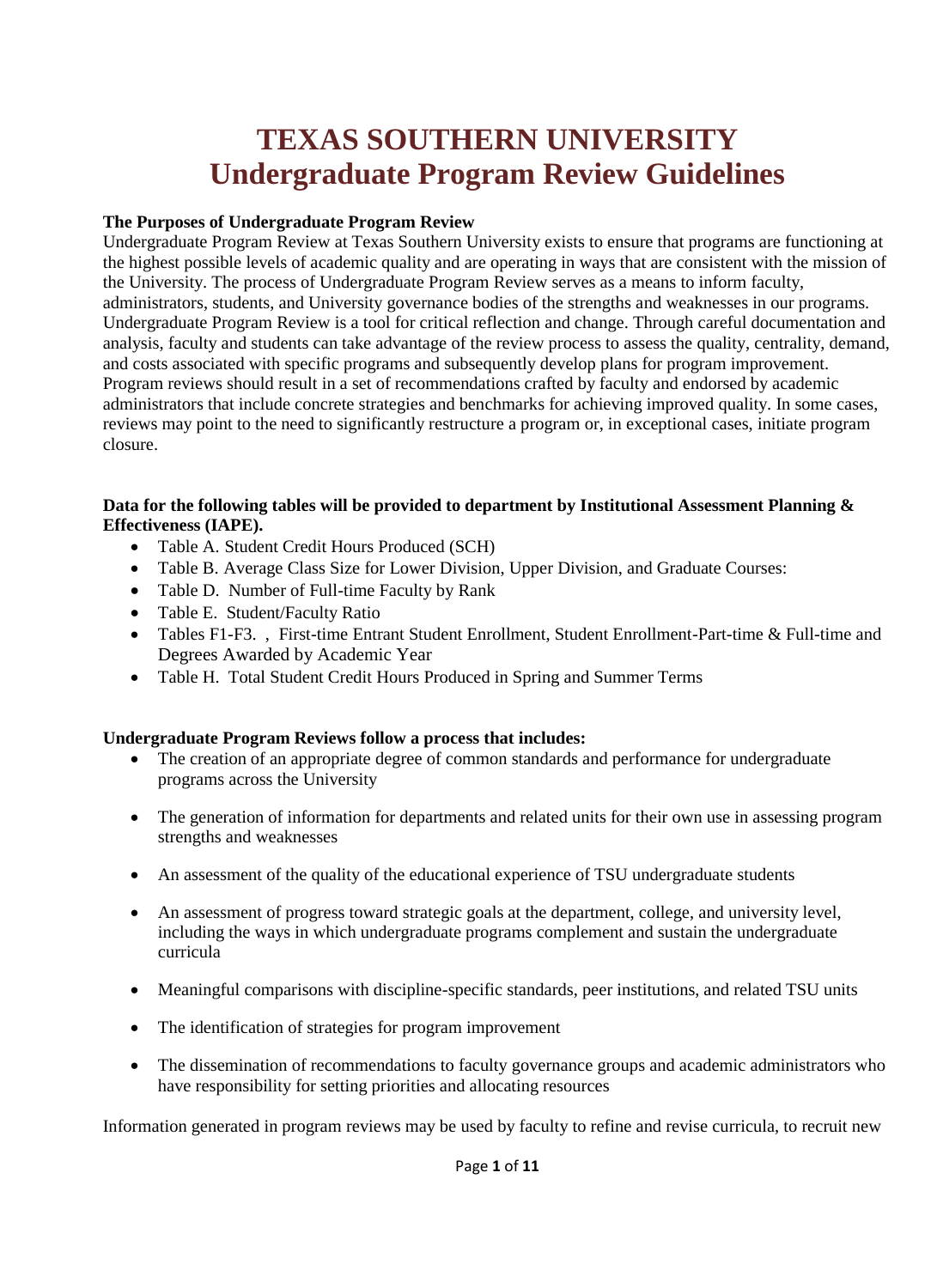students, to provide information to accrediting or professional associations, to argue for new or reallocated resources, to bolster proposals for external funding, and/or to modify faculty assignments. The results of reviews may also be used by University administrators to guide strategic decisions regarding program development and resource allocation. Undergraduate Program Reviews occur on a periodic basis, primarily through a process of self-study complemented by external critique. The review process is grounded in both university-wide standards and criteria specific to discipline-based and interdisciplinary programs.

## **Self-Study**

Undergraduate Program Review begins with a self-study by the appropriate Undergraduate faculty. It is advisable that those who know the program best (faculty and students) and those responsible for carrying out the recommendations of the review (undergraduate program coordinators, department chairs and deans) be closely associated with the self-study. Typically the self-study will consist of analyses of descriptive material and contain the following sections:

**I. Departmental Context (***Provide a description of the overall departmental context of the program(s) being evaluated including a brief description of each program, track, option, minor, etc., offered by the department. A program assessment plan including student learning outcomes, metrics and findings should be included for the last three years.)* 

**II. Departmental Enrollment, Faculty, and Resource Data** *(With the exception of the table under letter C, the departmental data below are provided by Institutional Effectiveness for the most recent five-year period. Discuss significant characteristics of the department as revealed by the data, paying particular attention to trends. For example, what trends in student credit hour production, average class size, or reliance on parttime faculty are apparent, and how do you account for them? Has the number of departmental faculty increased or decreased significantly, and, if so, how do you explain this, and what impact has it had on programs in the department? Please address each data element separately in your discussion.)*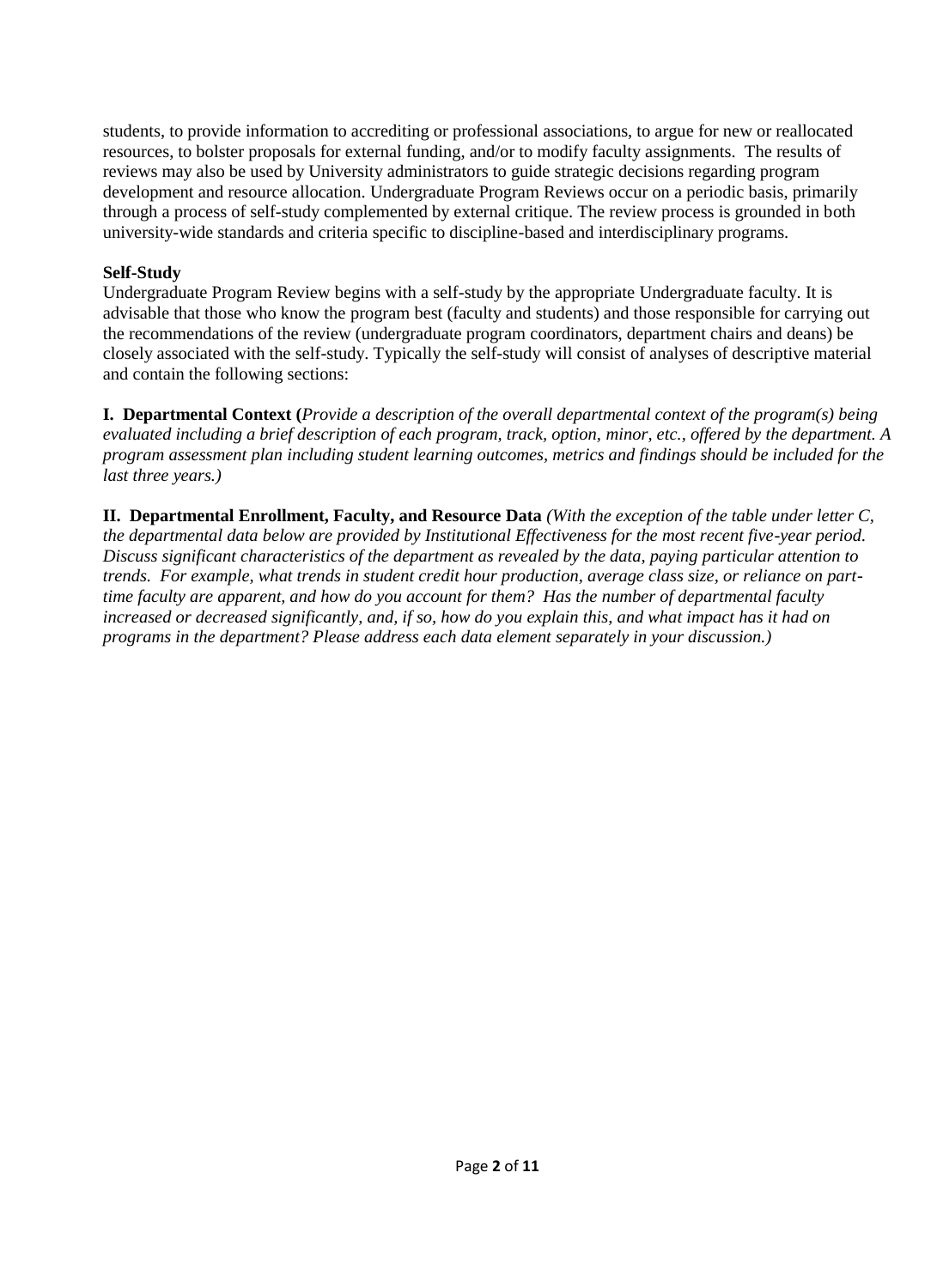# **Table A. Student Credit Hours Produced (SCH)**

|                                    | <b>Fall 2012</b> | <b>Fall 2013</b> | <b>Fall 2014</b> | <b>Fall 2015</b> | <b>Fall 2016</b> |
|------------------------------------|------------------|------------------|------------------|------------------|------------------|
| <b>TOTAL SCH</b>                   |                  |                  |                  |                  |                  |
| <b>Courses</b><br>% on Main Campus |                  |                  |                  |                  |                  |
| % at Extended<br>Campuses          |                  |                  |                  |                  |                  |
| % Distance Learning                |                  |                  |                  |                  |                  |
| % by Full-time Faculty             |                  |                  |                  |                  |                  |
| % by Part-time Faculty             |                  |                  |                  |                  |                  |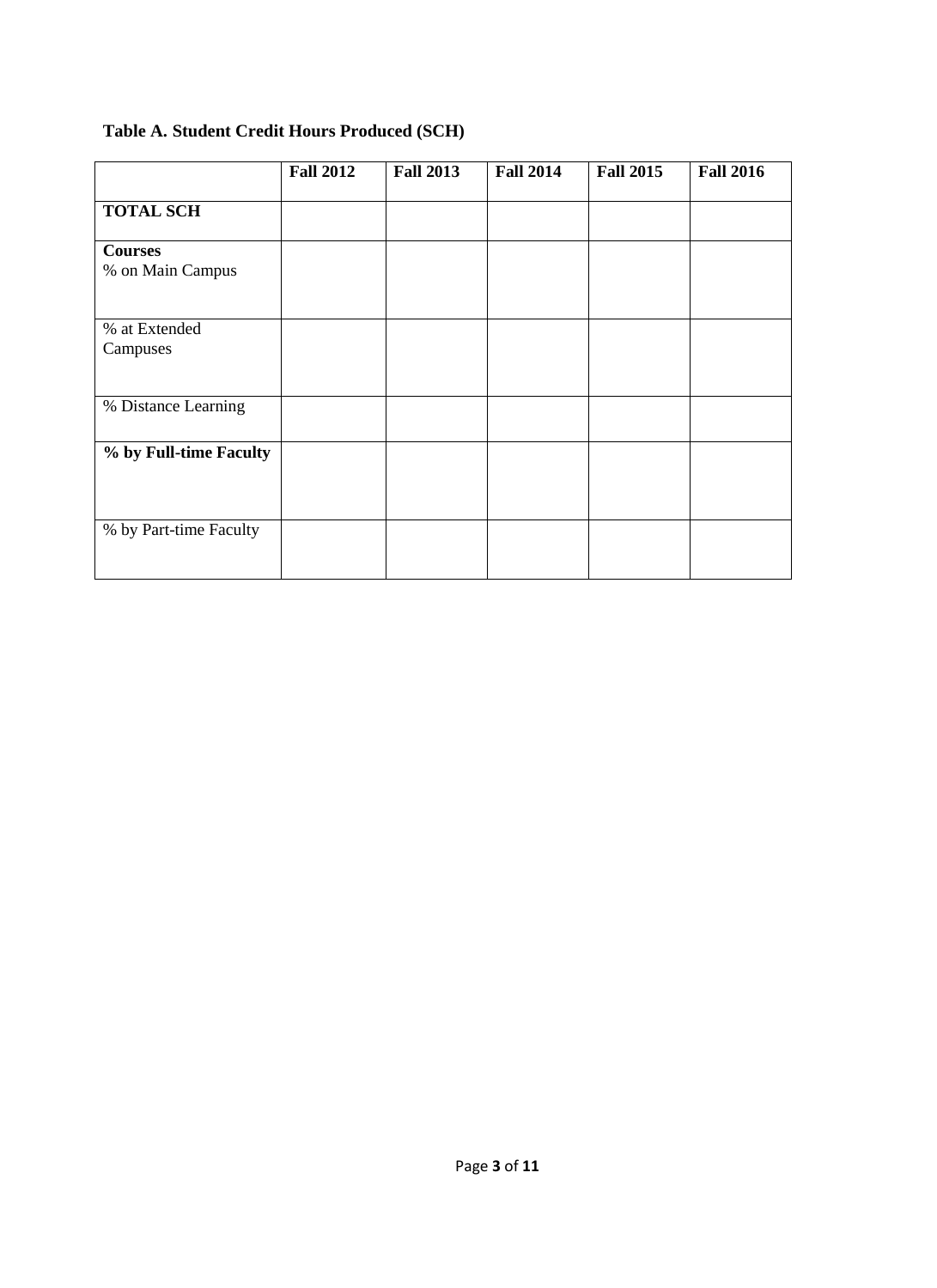| <b>Division</b> | <b>Fall 2012</b> | <b>Fall 2013</b> | <b>Fall 2014</b> | <b>Fall 2015</b> | <b>Fall 2016</b> |
|-----------------|------------------|------------------|------------------|------------------|------------------|
| Lower           |                  |                  |                  |                  |                  |
| <b>Upper</b>    |                  |                  |                  |                  |                  |

# **Table B. Average Class Size for Lower Division and Upper Division Courses:**

**Table C. Number of Faculty Holding Rank in the Department** *(budgeted lines and faculty by rank)* 

|                                                                          | 2012-2013 | 2013-2014 | 2014-2015 | 2015-2016 | 2016-2017 |
|--------------------------------------------------------------------------|-----------|-----------|-----------|-----------|-----------|
| <b>Budgeted FTE Faculty</b><br><b>Positions</b><br>(number of positions) |           |           |           |           |           |
| <b>Budgeted FTE</b><br>(the FTE of the above<br>positions)               |           |           |           |           |           |

## **Table D. Number of Full-time Faculty by Rank**

| <b>Full-time Faculty</b> | <b>Fall 2012</b> | <b>Fall 2013</b> | <b>Fall 2014</b> | <b>Fall 2015</b> | <b>Fall 2016</b> |
|--------------------------|------------------|------------------|------------------|------------------|------------------|
| by Rank                  |                  |                  |                  |                  |                  |
|                          |                  |                  |                  |                  |                  |
| <b>Professor</b>         |                  |                  |                  |                  |                  |
|                          |                  |                  |                  |                  |                  |
| <b>Associate</b>         |                  |                  |                  |                  |                  |
| <b>Professor</b>         |                  |                  |                  |                  |                  |
| <b>Assistant</b>         |                  |                  |                  |                  |                  |
| <b>Professor</b>         |                  |                  |                  |                  |                  |
| <b>Other Faculty</b>     |                  |                  |                  |                  |                  |
| (Adjunct,                |                  |                  |                  |                  |                  |
| Instructor, etc.)        |                  |                  |                  |                  |                  |
| <b>Total</b>             |                  |                  |                  |                  |                  |
| <b>Full-time</b>         |                  |                  |                  |                  |                  |
|                          |                  |                  |                  |                  |                  |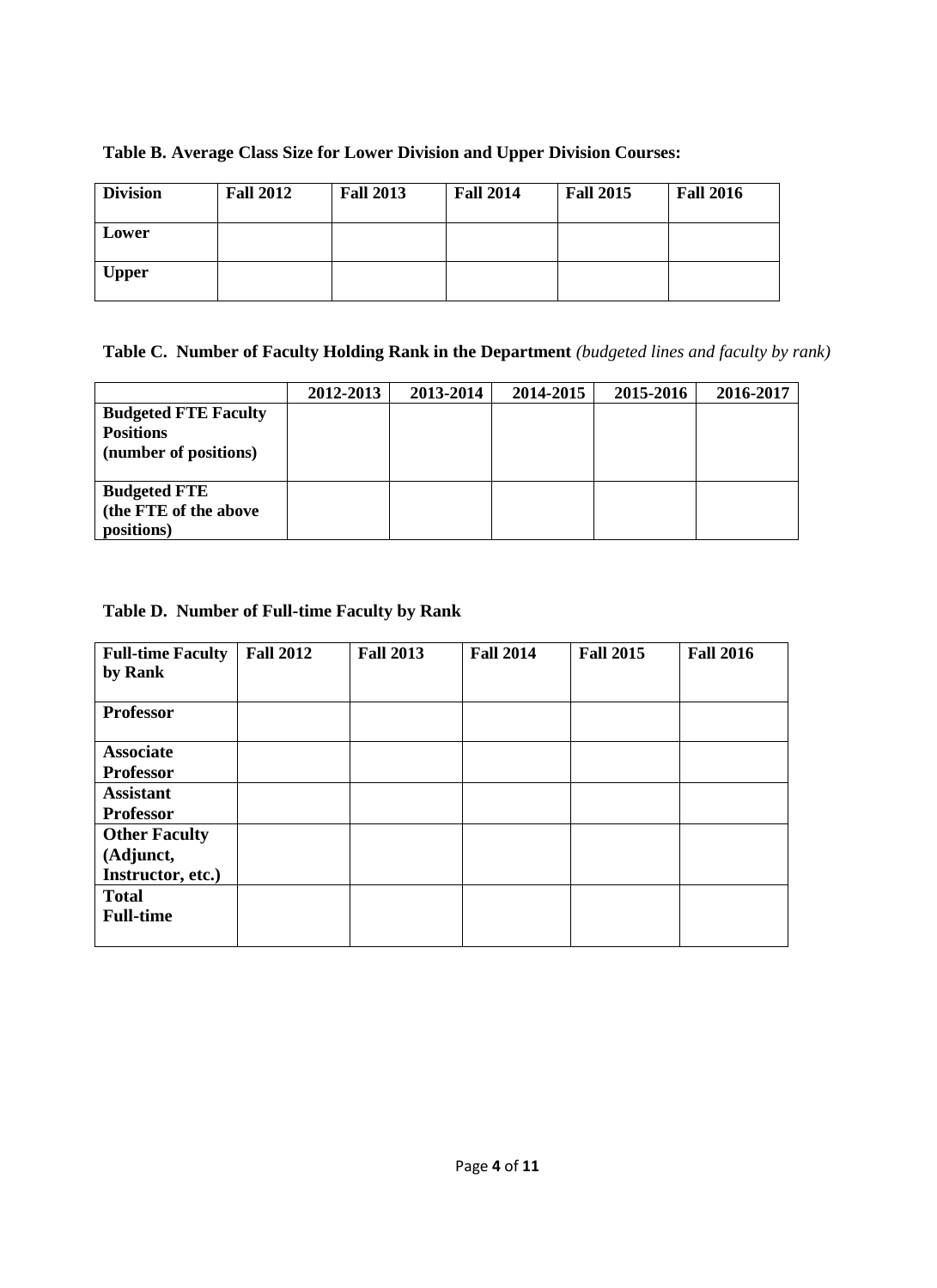*Using the table below, provide a list of all current departmental faculty and an indication of which faculty provide primary instructional support to each program. Other programs supported may include master's and/or doctoral programs. Add rows as necessary.*

| <b>Faculty Member</b> | <b>Primary Program(s)</b><br><b>Supported</b> | <b>Other Program(s)</b><br><b>Supported</b> |
|-----------------------|-----------------------------------------------|---------------------------------------------|
|                       |                                               |                                             |
|                       |                                               |                                             |
|                       |                                               |                                             |
|                       |                                               |                                             |
|                       |                                               |                                             |
|                       |                                               |                                             |
|                       |                                               |                                             |

## **Table E. List of Faculty and their Primary Program Area and other supporting Programs.**

**Table E. Student/***(All students enrolled in courses offered by your department)***/Faculty Ratio:**  (Sum of students enrolled in a courses/ N of all faculty)

|                        | <b>Fall 2012</b> | <b>Fall 2013</b> | <b>Fall 2014</b> | <b>Fall 2015</b> | <b>Fall 2016</b> |
|------------------------|------------------|------------------|------------------|------------------|------------------|
| <b>Student/Faculty</b> |                  |                  |                  |                  |                  |
| <b>Ratio:</b>          |                  |                  |                  |                  |                  |

## **Table F1. First-time Entrant Student Enrollment:**

|                                | <b>Fall 2012</b> | <b>Fall 2013</b> | <b>Fall 2014</b> | <b>Fall 2015</b> | <b>Fall 2016</b> |
|--------------------------------|------------------|------------------|------------------|------------------|------------------|
| 1 <sup>st</sup> -time Freshmen |                  |                  |                  |                  |                  |
|                                |                  |                  |                  |                  |                  |
| 1 <sup>st</sup> -time Transfer |                  |                  |                  |                  |                  |
|                                |                  |                  |                  |                  |                  |

## **Table F2. Student Enrollment-Part-time & Full-time:**

|                  | <b>Fall 2012</b> | <b>Fall 2013</b> | <b>Fall 2014</b> | <b>Fall 2015</b> | <b>Fall 2016</b> |
|------------------|------------------|------------------|------------------|------------------|------------------|
| <b>Part-time</b> |                  |                  |                  |                  |                  |
| <b>Full-time</b> |                  |                  |                  |                  |                  |
| <b>Total</b>     |                  |                  |                  |                  |                  |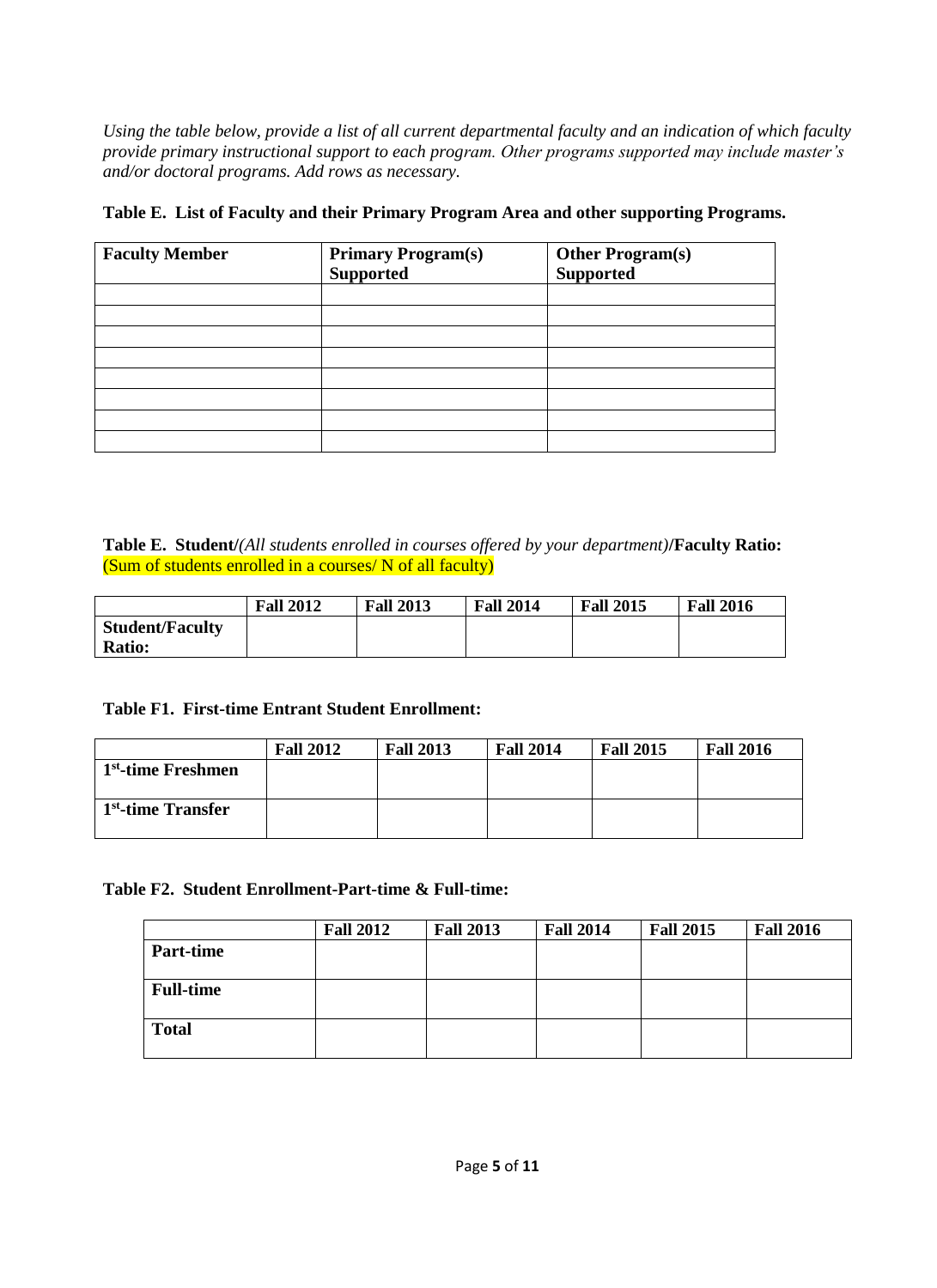# **Table F3. Degrees Awarded by Academic Year**

|                           | <b>Fall 2012</b> | <b>Fall 2013</b> | <b>Fall 2014</b> | <b>Fall 2015</b> | <b>Fall 2016</b> |
|---------------------------|------------------|------------------|------------------|------------------|------------------|
|                           | to               | to               | to               | to               | ŧо               |
|                           | Summer           | Summer           | Summer           | <b>Summer</b>    | Summer           |
|                           | 2013             | 2014             | 2015             | 2016             | 2017             |
| <b>Degrees</b><br>Awarded |                  |                  |                  |                  |                  |

# **Table G. Total Budget and Expenditure Total:**

|                     | 2012-2013 | 2013-2014 | 2014-2015 | 2015-2016 | 2016-2017 |
|---------------------|-----------|-----------|-----------|-----------|-----------|
| <b>Budget</b>       |           |           |           |           |           |
|                     |           |           |           |           |           |
| <b>Expenditures</b> |           |           |           |           |           |
|                     |           |           |           |           |           |

# **Table H. Total Student Credit Hours Produced in Spring and Summer Terms:**

| <b>TOTAL SCH</b> | 2013 | 2014 | 2015 | 2016 | 2017 |
|------------------|------|------|------|------|------|
| <b>Spring</b>    |      |      |      |      |      |
| Summer I & II    |      |      |      |      |      |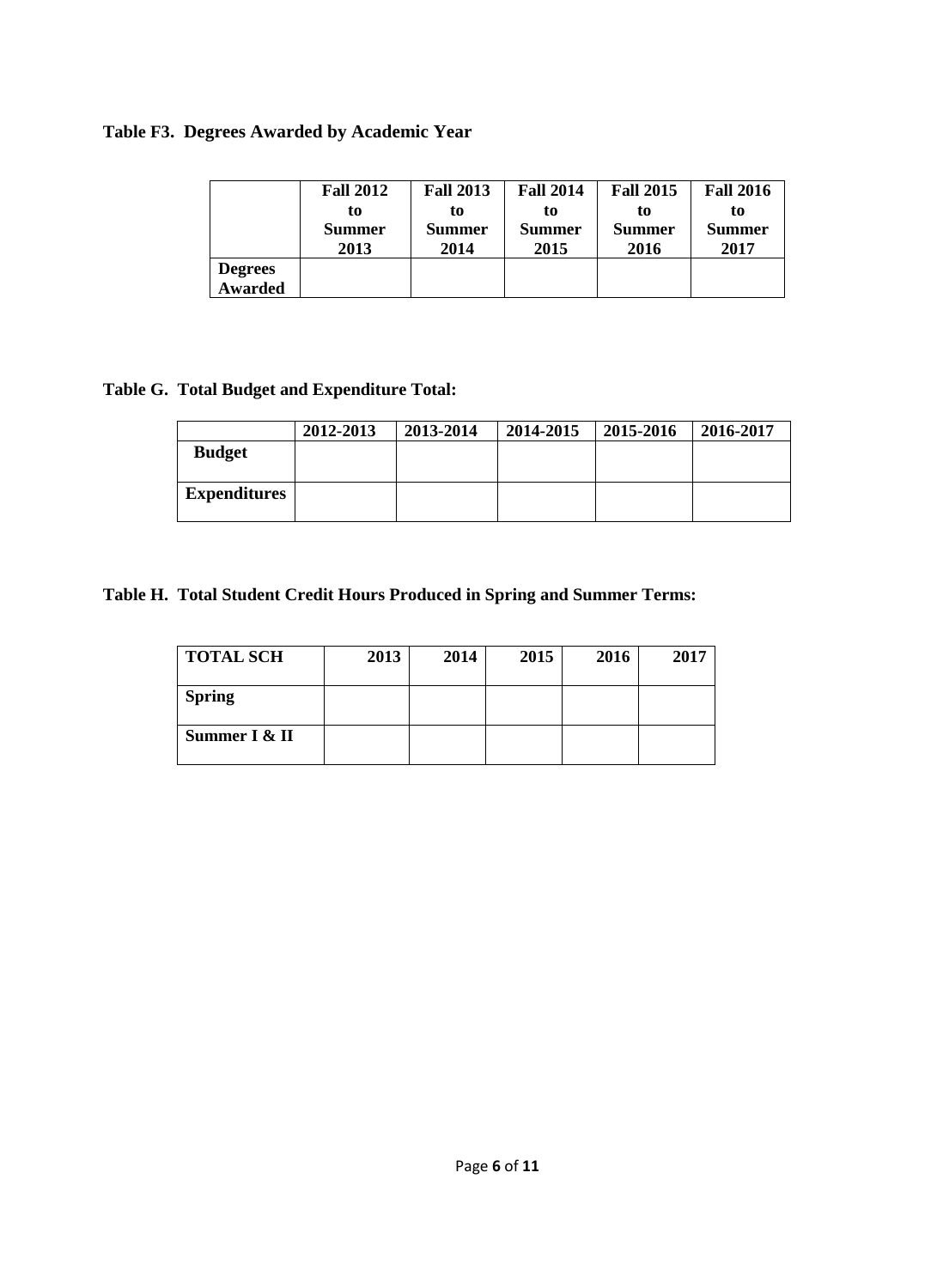III. QUALIFICATIONS AND CREDENTIALS OF DEPARTMENTAL FACULTY *(PLEASE PROVIDE THE INFORMATION REQUESTED BELOW AND DISCUSS WHERE REQUESTED.)* 

**III-A. Rank of Full-time Faculty** *(Include continuing instructors and other on-going appointments. Provide undergraduate and graduate faculty status as appropriate)***:**

**III-B. Number and Overall Percentage of Full-time Faculty with Terminal Degrees in the Discipline they are teaching:** 

**III-C. List Faculty Holding Rank in the Department who have Non-teaching Assignments (e.g. Research, Administrative, Grants) and Provide an Indication of the Nature of the Alternate Assignment:** 

**III-D. Participation of Faculty in Multiple Programs within the Department or Other Departments:** 

**III-E. Number/Utilization of Part-time Faculty** *(Discuss the extent to which the department relies upon qualified part-time faculty)***:** 

**III-F. Other Indicators of Faculty Quality** *(e.g. certification, licensure, etc.)***:** 

**III-G. Special Qualifications of any Faculty Member (Full or Part Time) Whose Credentials do not Meet SACS Guidelines for the Level and Discipline They are Teaching:** 

**IV. Departmental Faculty Productivity** *(Please provide the information requested below and discuss where appropriate)*

**IV-A. Scholarship** *(Provide a brief narrative of the departmental faculty's overall research/creative activity including any specific research initiatives or themes. Incorporate a statement of faculty totals for refereed publications, presentations, books, etc. Attach a listing of significant scholarly activity for each faculty including a description of the relevance and value of the work relative to the discipline, students, university, and/or community. Note: Do not simply attach faculty vitae)***:** 

**IV-B. Service** *(Provide, in narrative form, a brief description of the departmental faculty's overall service activity. Attach a listing of each faculty's service to the public, university, and professional organizations, presented in summary form. Include a description of the relevance and value of the work relative to the discipline, students, university, and/or community)***:**

**IV-C. Grant and Contract Activity** *(Provide a listing of proposals submitted/funded, etc., by departmental faculty.)***:** 

## **V. Program Resources and Facilities**

What are the on-campus and off-campus facilities used to support the Undergraduate program (classroom space, laboratory space, and faculty and student office space, computer networks) as well as faculty for their research and scholarly activity?

How adequate are those facilities to achieving program goals?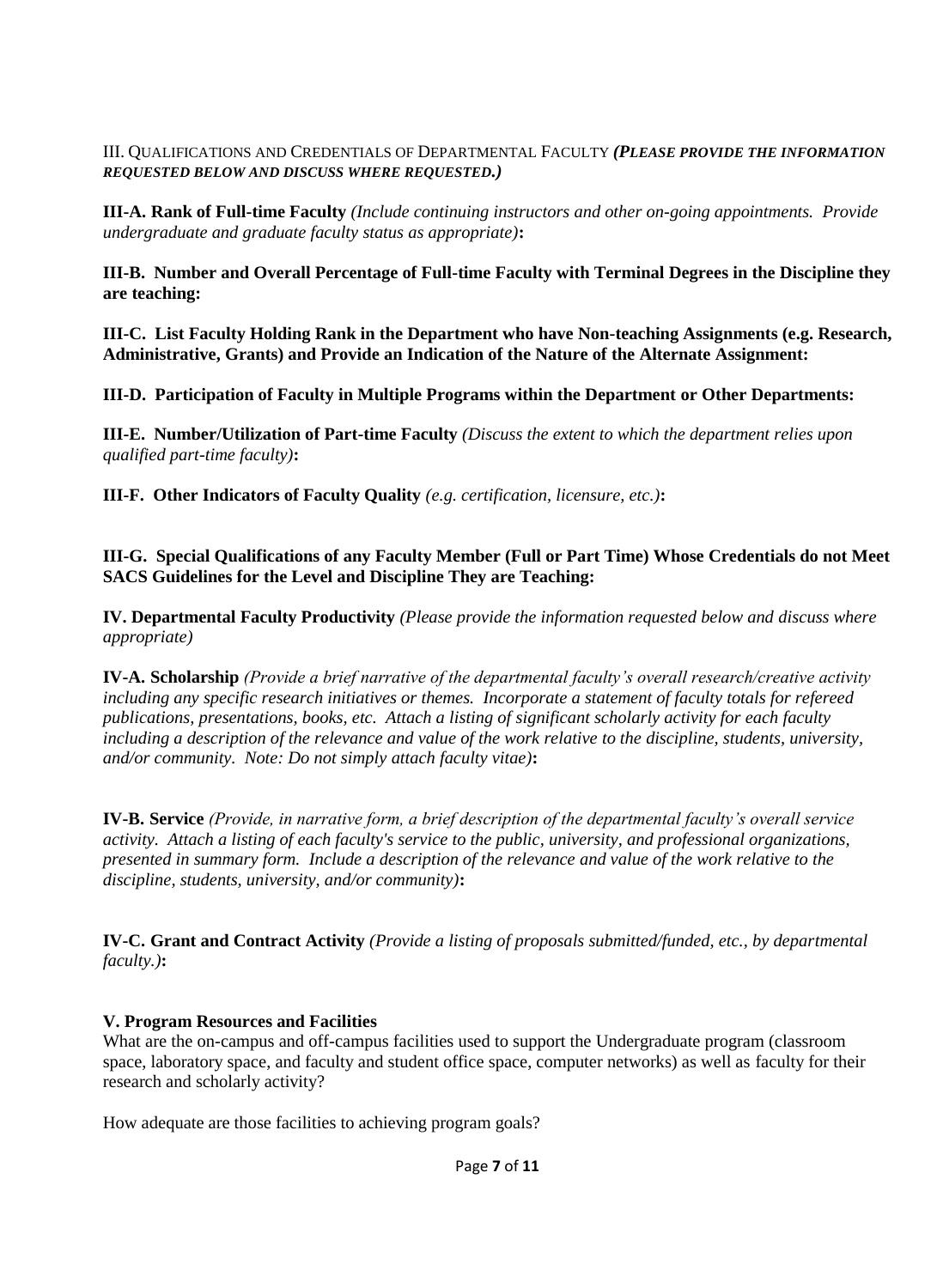What library resources are used by the Undergraduate program and are they adequate? (The self-study committee should consult with the appropriate University librarian before preparing this section of the report and should reflect the librarian's input in the self-study report).

## **VI. Other measures of quality determined by the program, such as:**

 $\Box$  national rankings and/or ratings

- visiting and adjunct professors/scholars
- $\square$  significant outreach and/or public service activities related to Undergraduate education

 $\Box$  external fellowships and awards given to faculty and students by disciplinary and/or professional associations

 $\square$  special seminars or symposia offered by the program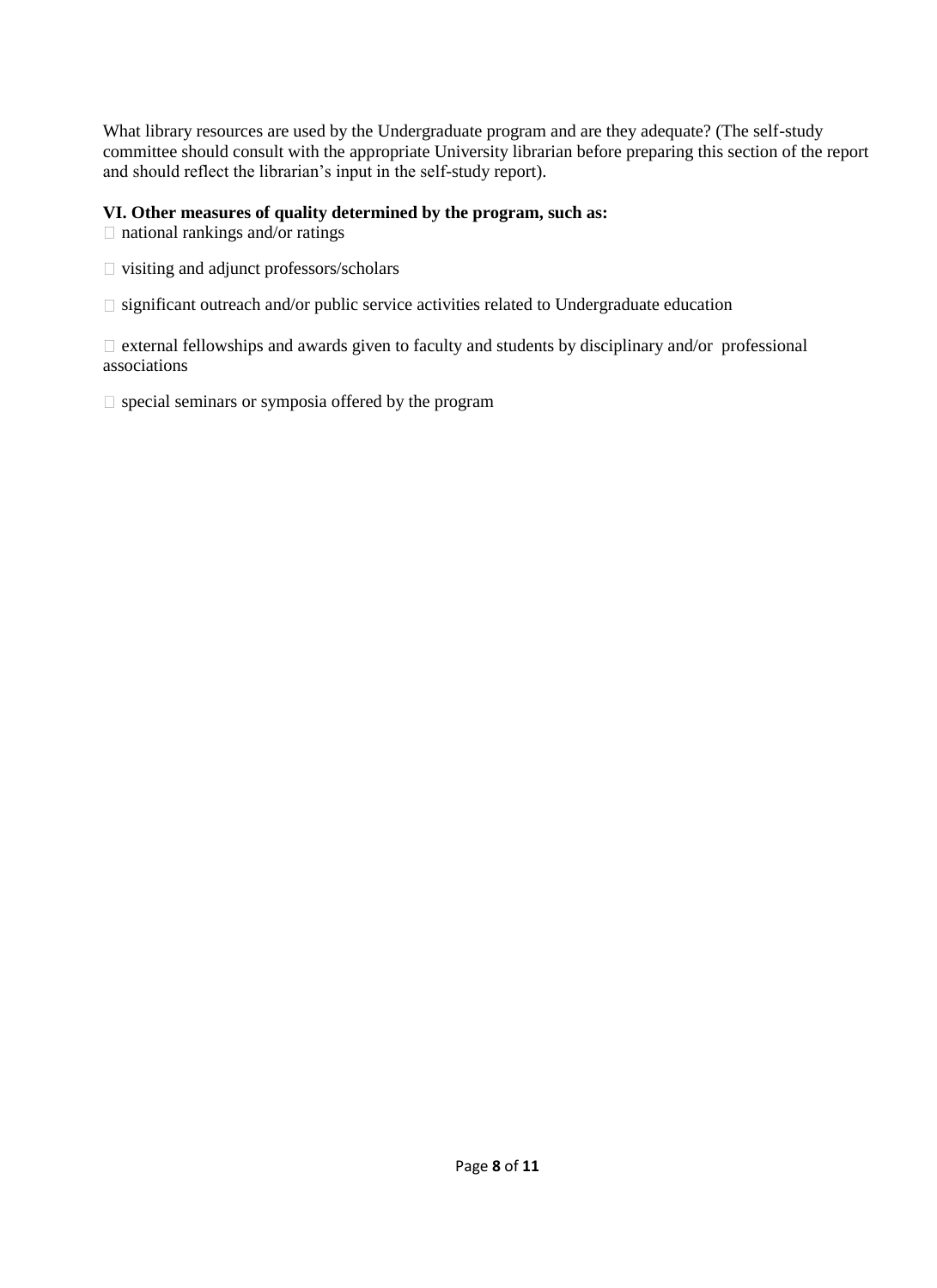#### **VII. Self-Assessment**

The final section of the self-study is the self assessment *by the faculty* of the program's strengths and areas for improvement. Based on the data collected, as well as other sources of judgment, program faculty will address three questions in this analysis:

- $\Box$  What characteristics of the program should be maintained?
- $\Box$  What characteristics of the program should be ended?
- $\Box$  What characteristics of the program should be changed?

The answers to these questions will then lead to an action plan that sets goals and objectives with specific timelines. If major changes are anticipated, the needed resources and their potential sources should be identified.

**A note on standards of quality:** The office of Assessment, Planning and Effectiveness has not established a university-wide set of standards applicable to all undergraduate programs. Rather, we have delineated a range of indicators we believe should be used as benchmarks in any assessment of program quality. The interpretation of those indicators and the setting of benchmark standards is the responsibility of individual programs, which will draw on disciplinary standards and established best practices. It is program faculty and peers who will analyze the collected data and make the appropriate judgments regarding overall quality and areas for improvement.

#### **Submission**

One copy of the self-study is to be submitted to the Interim Executive Director of Institutional Assessment, Planning and Effectiveness, the Dean of the College or School, and the Provost's Office by December 1 of the academic year in which a program is to be reviewed. At this point, the school/college dean is invited to submit his or her own independent assessment of the program, including comments on the self-study.

## **The External Review**

Upon acceptance of the self-study by the Office of the Provost, an external review panel will be organized. The panel will consist of at least three members—three senior faculty members from other universities with recognized expertise in the appropriate discipline or field – one chosen by the department, one by the dean, and one by the Provost. The external review will be scheduled by the schools and colleges being reviewed in consultation with the Provost's office to ensure amicable scheduling. It will typically take place early in the spring semester. The agenda of the external review panel will generally include:

Initial meeting with the department chair, undergraduate program coordinator, school/college dean, and Executive Director of Institutional Assessment, Planning and Effectiveness or Associate Vice President for Academic and Faculty Affairs to discuss the self-study and orient the panel to the program as well as the schedule:

- $\Box$  Meetings with program faculty
- $\Box$  Meetings with undergraduate students if available, selected undergraduate alumni
- $\Box$  Meeting with the Provost
- $\Box$  Meeting with the University Registrar
- $\Box$  Meeting with the University Librarian
- $\Box$  Tour of program facilities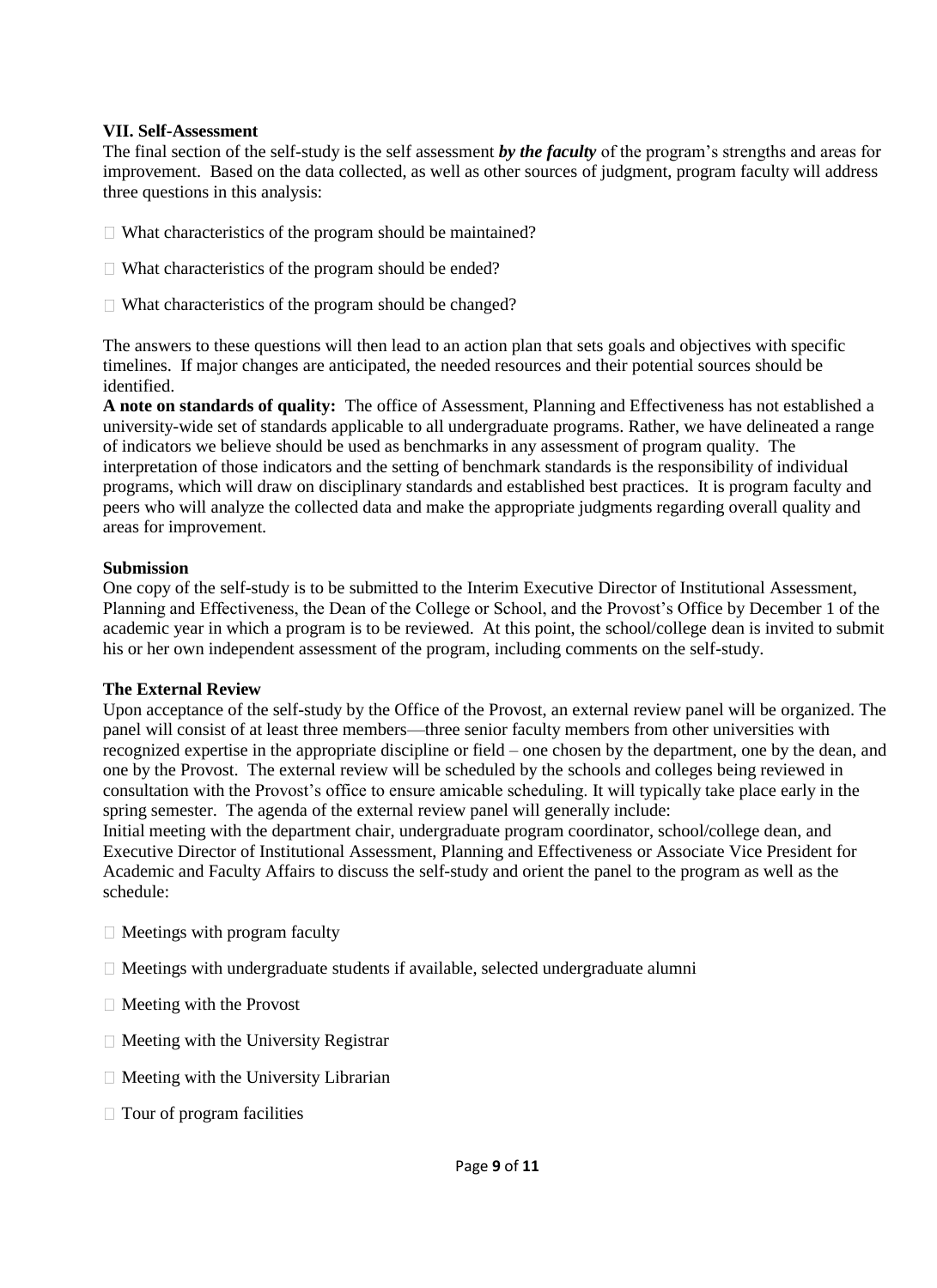Meeting with the school/college dean and Executive Director of Institutional Assessment, Planning and **Effectiveness** 

Exit interview with the department chair, Undergraduate program coordinator, school/college dean, and Executive Director of Institutional Assessment, Planning and Effectiveness, Provost and members of the University Curriculum Council.

**At the conclusion of the visit, the External Reviewers will submit a report within two to three weeks, addressed to the Department Chair & program faculty and copied to the school/college Dean, Associate Vice President for Academic and Faculty Affairs and the Interim Executive Director for Assessment, Planning and Effectiveness. The report will be organized around the following questions:** 

1. To what extent is this program central to the mission of the Texas Southern University and the school or college and department where it is located? What changes would be necessary to increase the program's centrality?

2. What is the quality of the program's curriculum with respect to scope, depth, currency, and student requirements for degree completion? What changes would be necessary to improve the current level of quality?

3. What is the quality of the program's faculty with respect to teaching and advising effectiveness, scholarly or creative productivity, impact on the discipline or field, and external recognition? What changes would be necessary to improve the current level of quality?

4. What is the quality of the program's students with respect to academic qualifications, diversity, and success after graduation? What changes would be necessary to improve the current level of quality?

5. What is the quality of the program's resources with respect to its teaching, research, and service obligations? What changes would be necessary to improve the current level of quality?

6. How is the current level of demand likely to change in the next three to five years?

7. Are plans clear, appropriate, feasible? Does the panel have recommendations for changes in the plans?

Within two weeks after receiving the report, the Department Chair and program faculty will write a response or rejoinder, addressed to the Executive Director of Institutional Assessment, Planning and Effectiveness, to correct errors of fact or offer alternative interpretations.